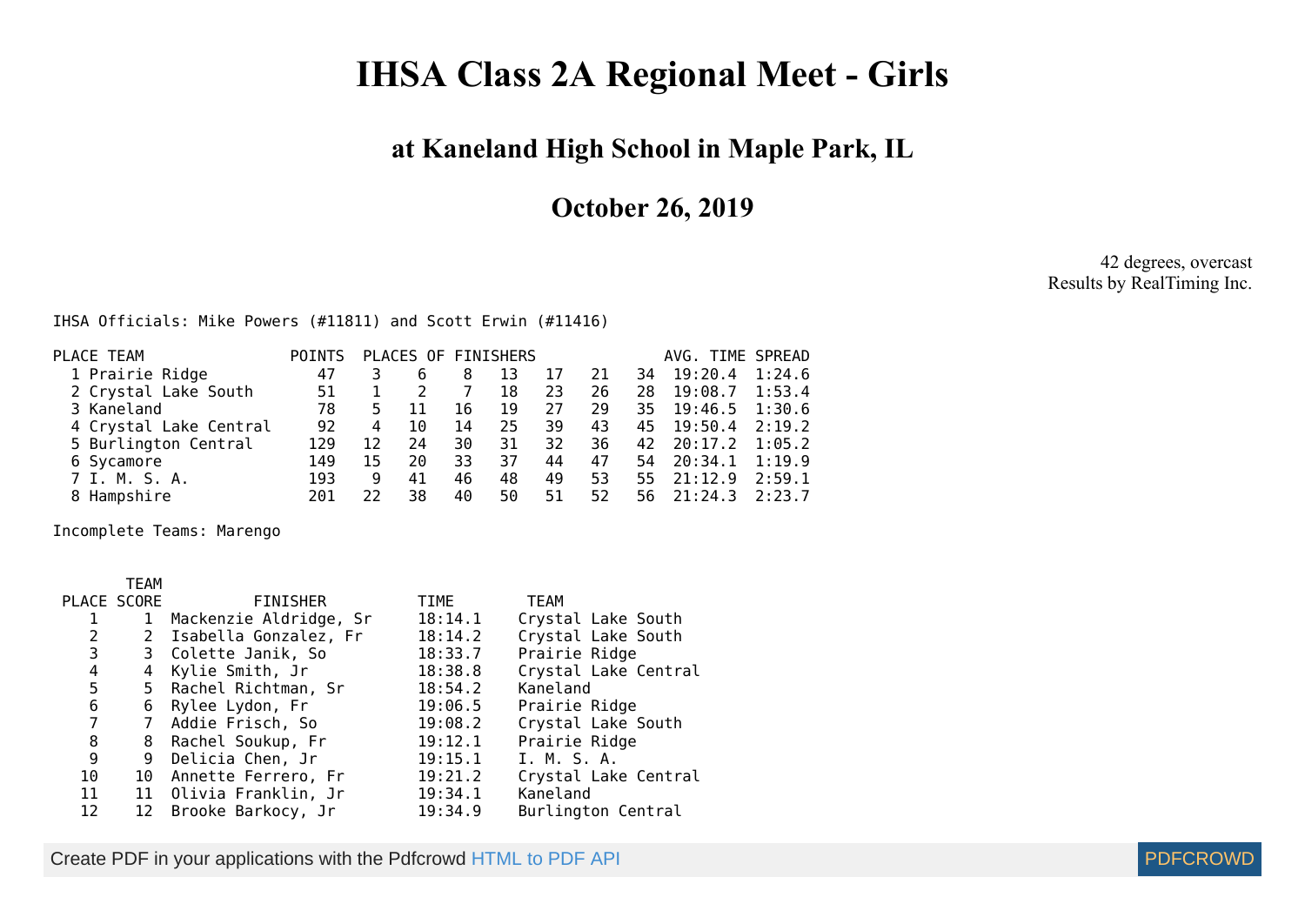| 13 | 13              | Bridget Jewell, So       | 19:51.5 | Prairie Ridge        |
|----|-----------------|--------------------------|---------|----------------------|
| 14 | 14              | Nadia Sardjev, Jr        | 19:54.3 | Crystal Lake Central |
| 15 | 15 <sub>1</sub> | Lily Baker, So           | 19:54.7 | Sycamore             |
| 16 | 16              | Alli Gonnella, Fr        | 19:57.1 | Kaneland             |
| 17 | 17              | Aluara Busch, Sr         | 19:58.3 | Prairie Ridge        |
| 18 | 18              | Emma Murphy, Jr          | 19:59.4 | Crystal Lake South   |
| 19 | 19              | Rose Dallal, Fr          | 20:02.5 | Kaneland             |
| 20 | 20              | Kristin Plauck, Sr       | 20:02.5 | Sycamore             |
| 21 | 21              | Sophie Robinson, So      | 20:02.5 | Prairie Ridge        |
| 22 | 22              | Stella Oury, Sr          | 20:07.5 | Hampshire            |
| 23 | 23              | Bianca Garay, Jr         | 20:07.5 | Crystal Lake South   |
| 24 | 24              | Avery Andersen, Jr       | 20:14.4 | Burlington Central   |
| 25 | 25              | Meghan Easterday, Jr     | 20:19.6 | Crystal Lake Central |
| 26 | 26              | Anna McDermott, Fr       | 20:23.6 | Crystal Lake South   |
| 27 | 27              | MacKenzie Egert, Jr      | 20:24.7 | Kaneland             |
| 28 | 28              | Elise Gorman, So         | 20:27.0 | Crystal Lake South   |
| 29 | 29              | Caroline Nosek, So       | 20:27.6 | Kaneland             |
| 30 | 30              | Jenna Dinges, Sr         | 20:28.3 | Burlington Central   |
| 31 | 31              | Michaela Kruse, Fr       | 20:28.4 | Burlington Central   |
| 32 | 32              | Fiona Pedone, Jr         | 20:40.1 | Burlington Central   |
| 33 | 33              | Kylie Von schnase, So    | 20:43.5 | Sycamore             |
| 34 | 34              | Allie Klauser, So        | 20:47.2 | Prairie Ridge        |
| 35 | 35              | Lindsey Andrae, Fr       | 20:49.4 | Kaneland             |
| 36 | 36              | Jocelyn Victoria, Jr     | 20:52.2 | Burlington Central   |
| 37 | 37              | Ali Flatter, Jr          | 20:55.5 | Sycamore             |
| 38 | 38              | Lindsey Baron, Jr        | 20:56.4 | Hampshire            |
| 39 | 39              | Grace Moore, Fr          | 20:57.9 | Crystal Lake Central |
| 40 | 40              | Cortney Kriens, So       | 21:02.5 | Hampshire            |
| 41 | 41              | Amber Bautista, Jr       | 21:03.2 | I. M. S. A.          |
| 42 | 42              | Lauren Leegard, Sr       | 21:09.8 | Burlington Central   |
| 43 | 43              | Grace Brickey, Sr        | 21:12.9 | Crystal Lake Central |
| 44 | 44              | Emma Doyle, So           | 21:14.5 | Sycamore             |
| 45 | 45              | Giselle Lemke, Jr        | 21:24.3 | Crystal Lake Central |
| 46 | 46              | Christin Ann Sanchez, So | 21:28.9 | I. M. S. A.          |
| 47 | 47              | Reagan Wesley, Jr        | 21:29.2 | Sycamore             |
| 48 | 48              | Abigail Ryner, So        | 22:03.0 | I. M. S. A.          |
| 49 | 49              | Monika Narain, Jr        | 22:14.2 | I. M. S. A.          |
| 50 | 50              | Magdalena Vonic, Sr      | 22:23.8 | Hampshire            |
| 51 | 51              | Grace Murphy, Fr         | 22:31.1 | Hampshire            |
| 52 | 52              | Genevieve Bangert, Fr    | 22:59.8 | Hampshire            |
| 53 | 53              | Valynn Rinkel, Sr        | 23:10.2 | I. M. S. A.          |
| 54 | 54              | Chey Judd, So            | 23:20.2 | Sycamore             |
| 55 | 55              | Sage Owen, So            | 23:28.1 | I. M. S. A.          |
| 56 |                 | Lauren Snelgrove, So     | 23:55.9 | Marengo              |
| 57 | 56              | Eshal Shakoor, Fr        | 24:22.8 | Hampshire            |